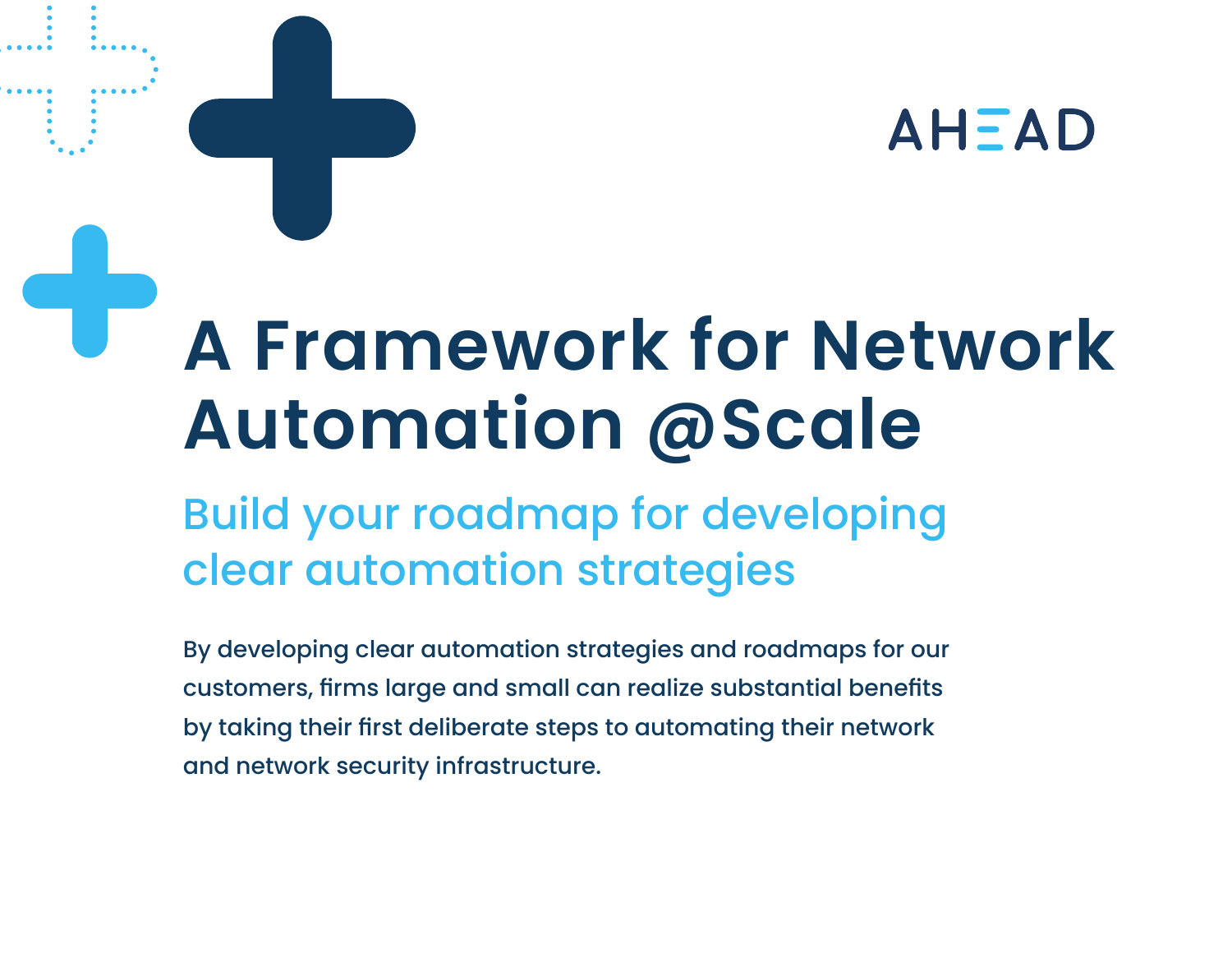### **What's The Problem?**

Networking connects every part of an enterprise – from cloud, manufacturing floors, sprawling campus offices and even individual remote workers. The sheer sprawl of network infrastructure required to sustain businesses is often too much for firms to manage day-today using traditional methods, never mind when failures occur.

Public cloud comes with unique challenges for network teams– the platform is managed, provisioned and configured in a completely different way than physical networks enterprises are used to, which leads to errors, configuration drift, and other problems that quickly follow adoption. We've seen it more times than we can count.

- **>** Inconsistency Between Cloud and On-Premises Environments
- **>** Security Policy Implementation is a Separate Workstream
- **>** Manual Testing and Validation is Still Commonplace
- **>** Not Knowing Where To Start = Overwhelmed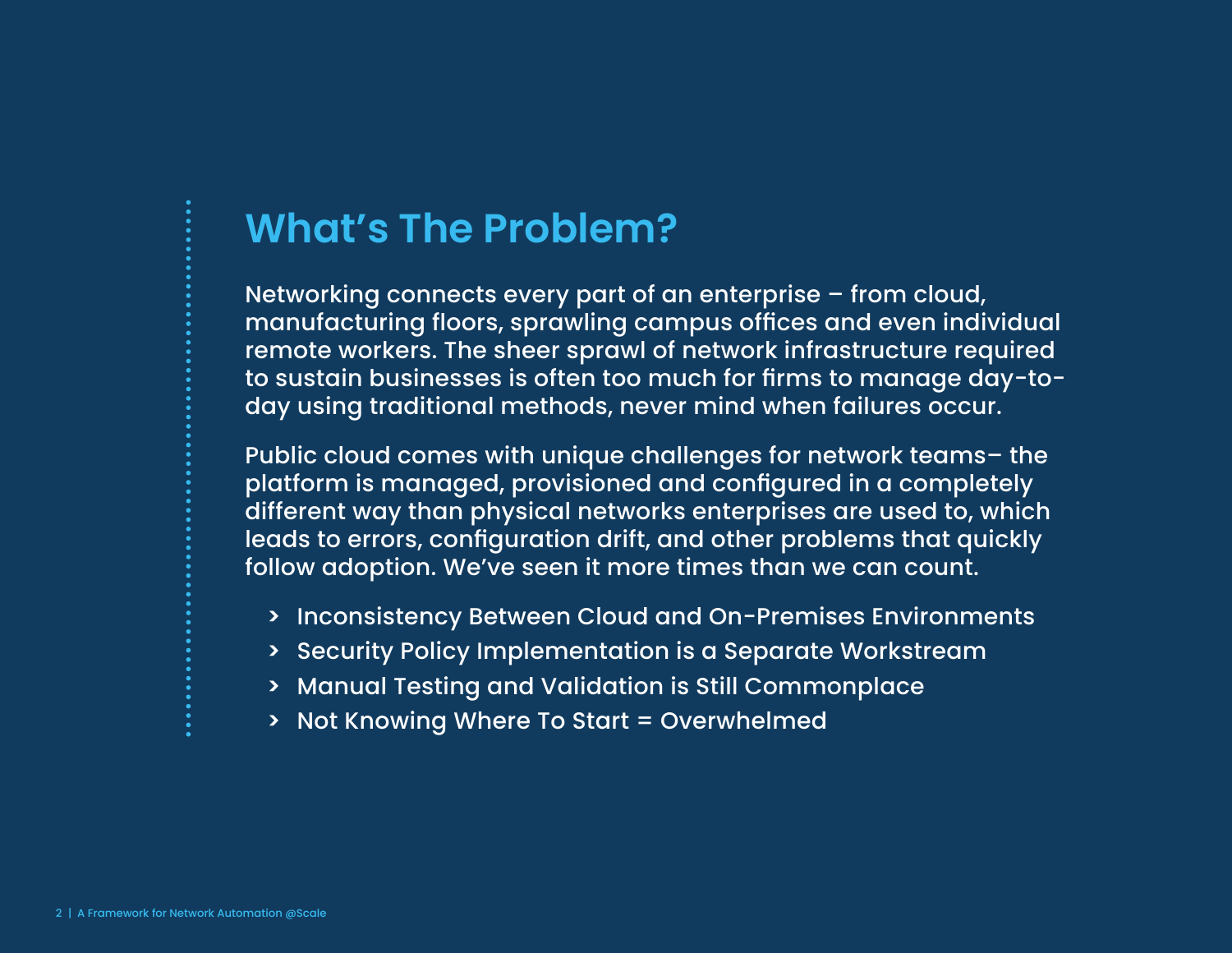#### **This is a Test**

Every responsible networking team knows that testing and validation prior to and following a change is a critical step to successfully maintaining infrastructure. However, test plans and their execution are still done almost entirely manually by our networking clients. And these test plans often miss checks that could expose issues that wouldn't normally show up until hours after the change is completed.

Automation has a clear and established list of benefits for infrastructure teams, but ironically, it is often seen as a major risk, when the result of uptime and consistency benefits are quite the opposite.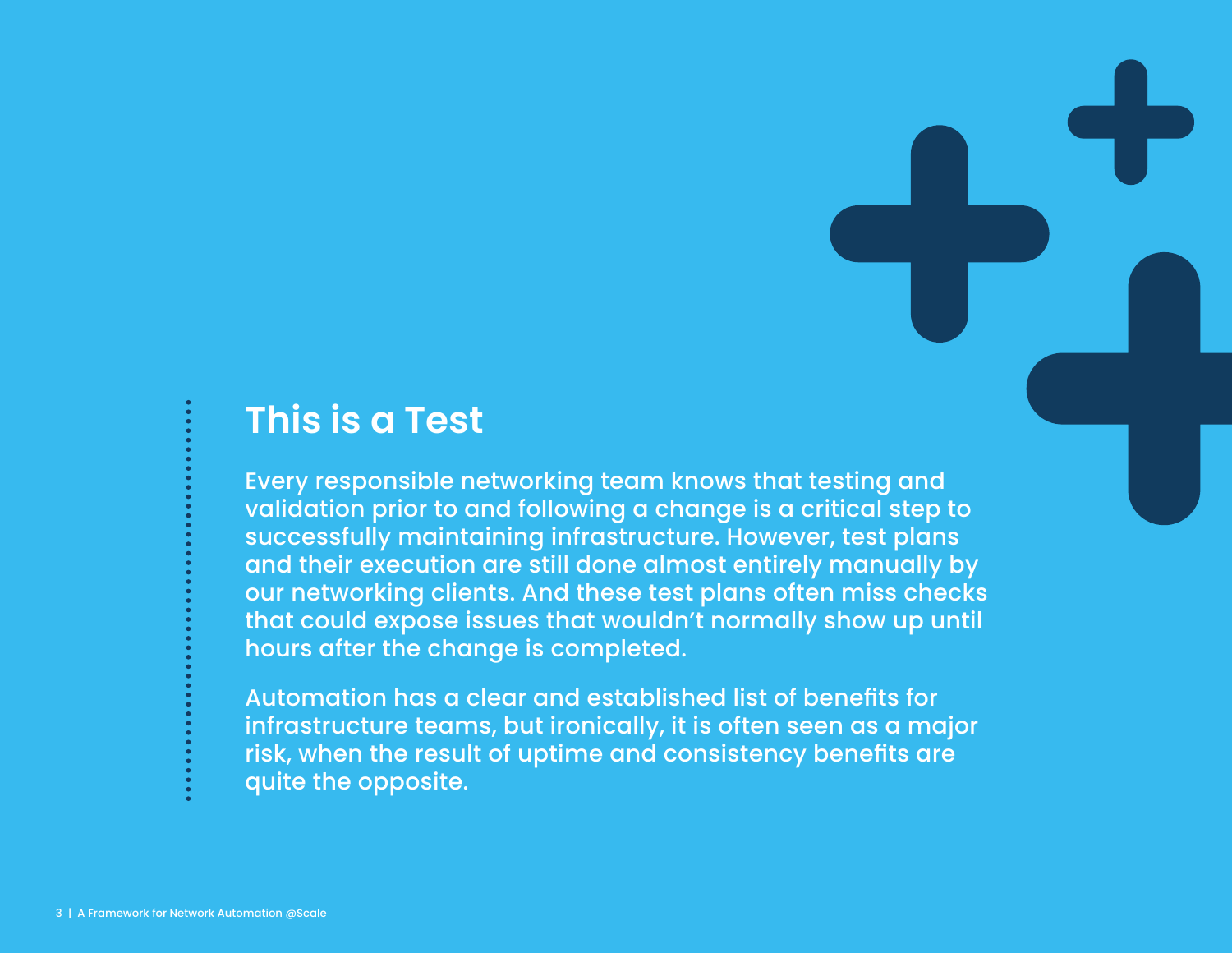# **The Strategic & Tactical Benefits of Network Automation**

The name of the game here is simple and safe; not a rush to deploy automation in production. Moving too quickly to production changes will only open the door to automation negativity.

It's important to start with strategy and roadmap development, by automating testing and validation operations, and then utilizing these automated tests before and following network changes to start at the ground level by developing a network automation framework first.

- > Develop a Network Automation Framework
- > Develop Clear and Actionable Roadmaps for Success
- > Get Started through Automated Testing
- > Speed Up Security Policy Implementation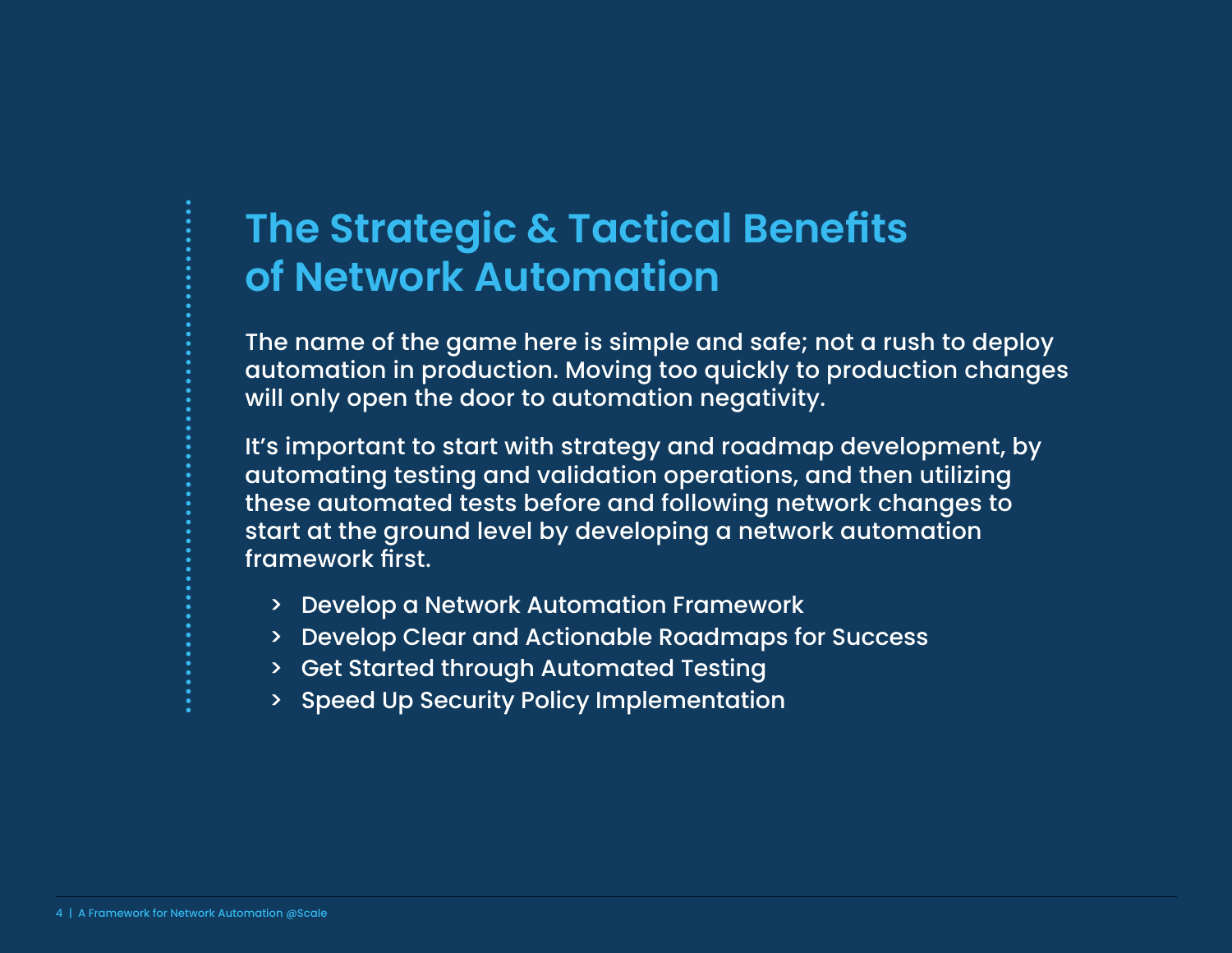## **Tailoring a Strategy to Each Organization's Unique Needs**

Instead of a generic high-level strategy, we customize the solution based upon the specific background, aspirations, and skillsets of the Client.



Educating our customers on common tools and mapping them to their unique requirements is an integral piece of our overall strategy solution.

AHEAD focuses on mapping skills requirements to the tools and use cases determined in previous steps. Taking this "skills-and-organization" approach a step further, we also recommend customized training and skill-building plans.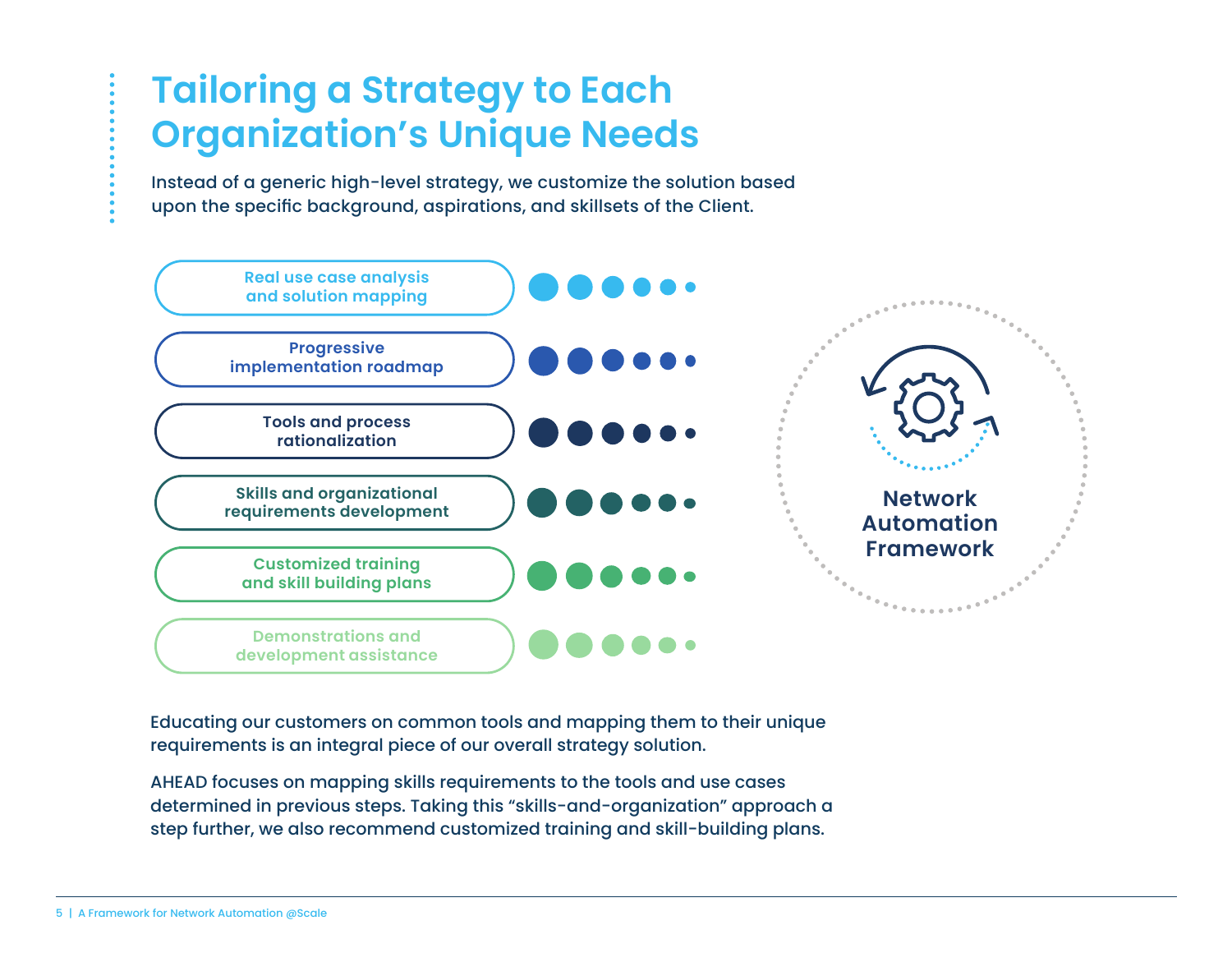## **The Five Building Blocks of AHEAD's Network Automation Framework**

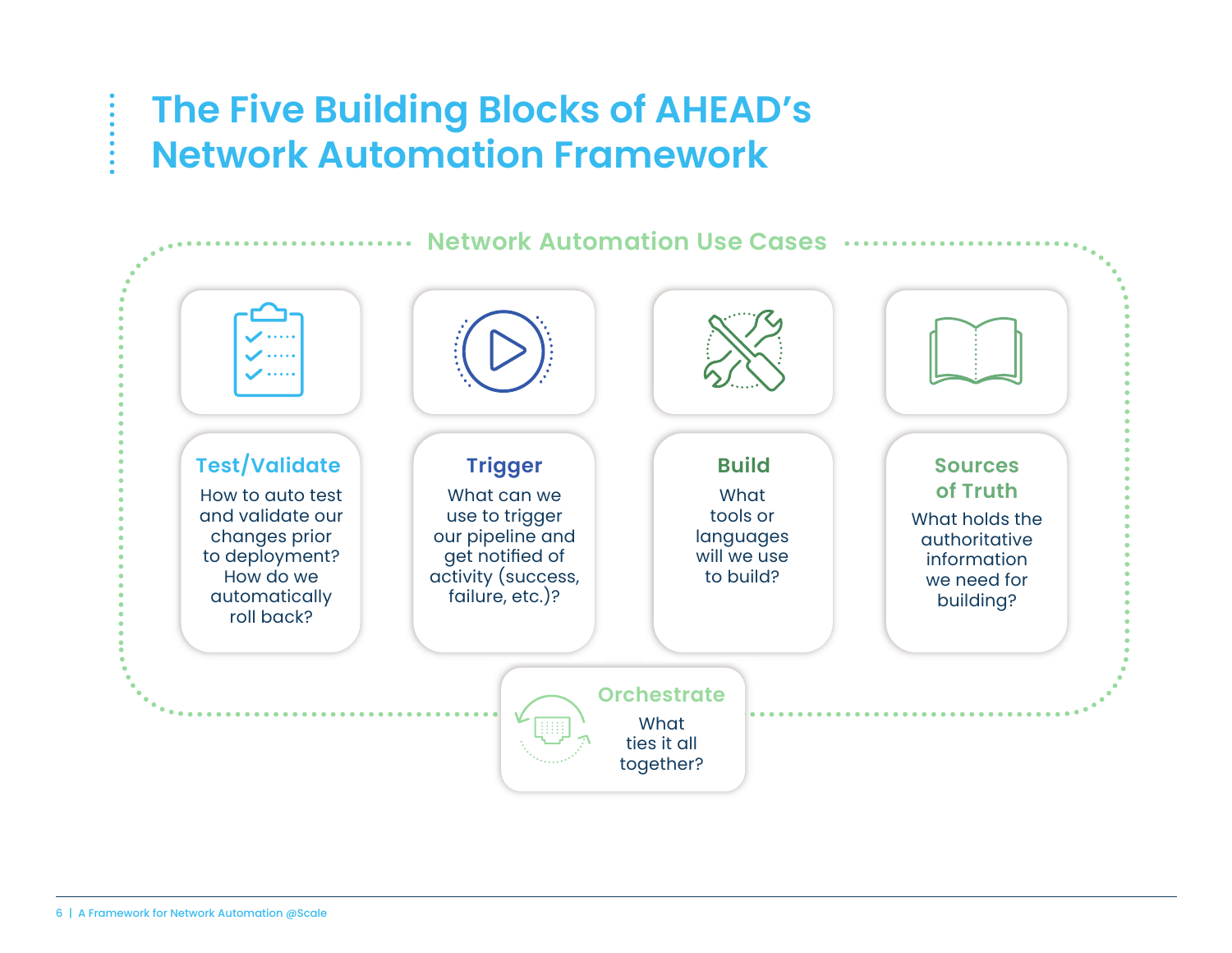#### **AHEAD's Network Automation Outcome & Benefits**

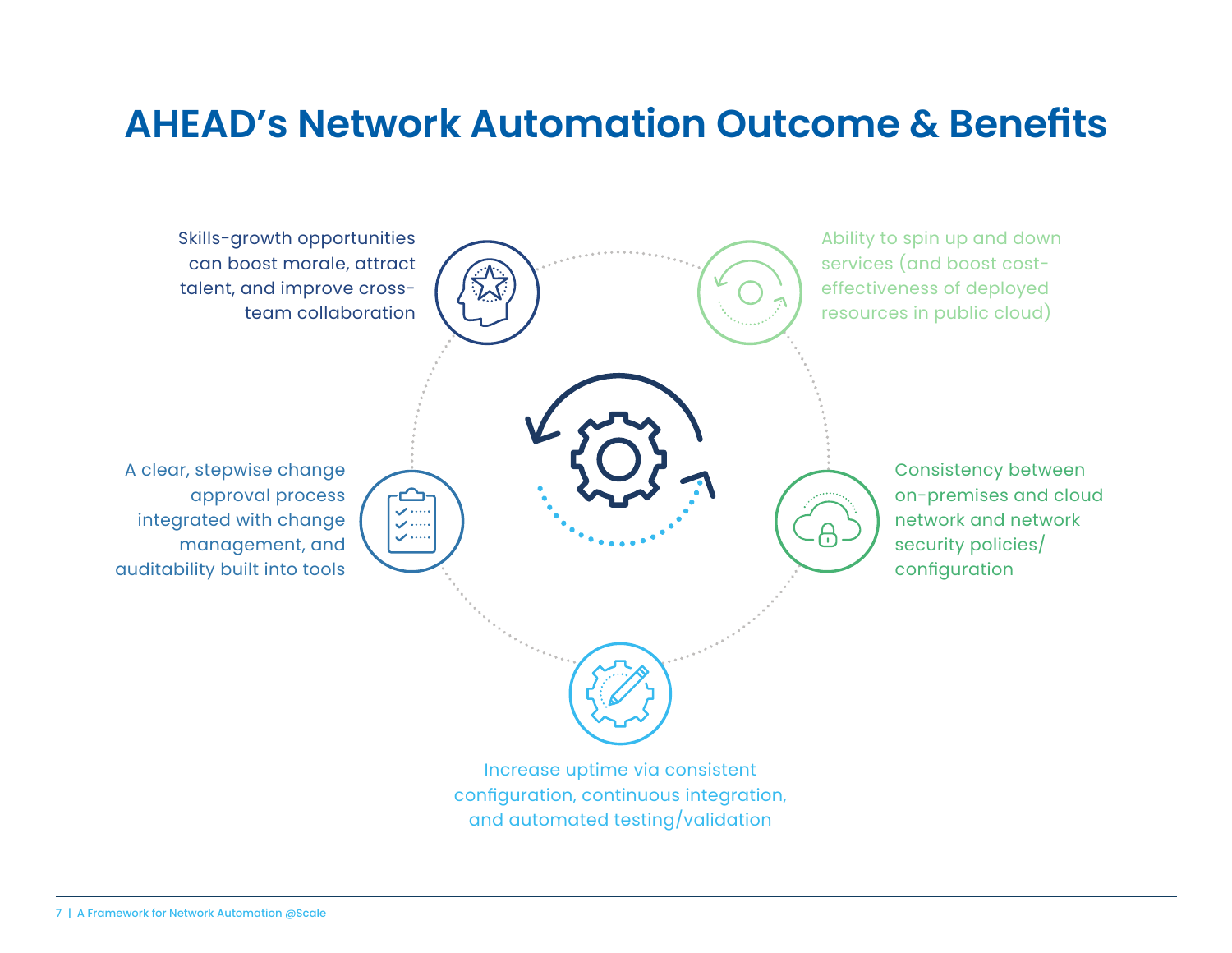# **Network Automation Summary Checklist**

- **Divide and conquer, make gradual and realistic progress**
- **Leverage training, but be experimentalists too**
- 
- **Stick to tools and methods with large community support (Ansible, GitLab, etc.)**
- **Always keep testing and validation in focus**



L ౭<sup>్ర</sup>౭

- **Define and measure successes along the way**
- **Form bonds with other teams, offer to add to their pipelines, and learn to speak their language**



**Approach on-prem automation the same way you approach cloud**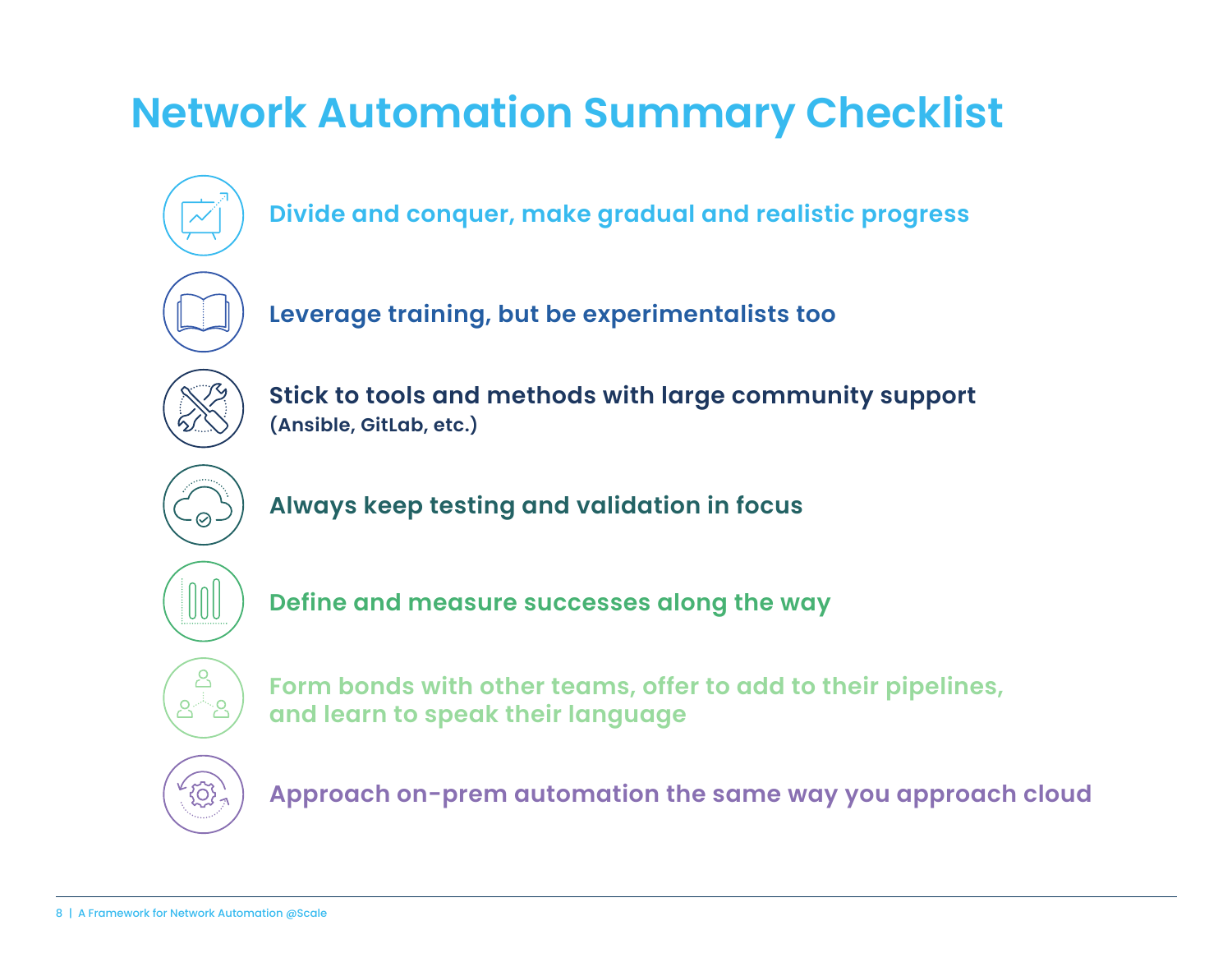# **AHEAD Network Automation Expertise**

- > Automation has already been a part of many AHEAD Cloud network engagements:
	- Terraform, Ansible, Python, Azure, DevOps, Jenkins, GitLab
- > Key insights into what works and what doesn't work from our own internal experience
- > Keen understanding of client challenges and roadblocks to adopting automation
- > Long experience completing projects with automation as a principal output
- > An established useable and repeatable framework
- > Can execute strategically and tactically, and can excute both on-prem and cloud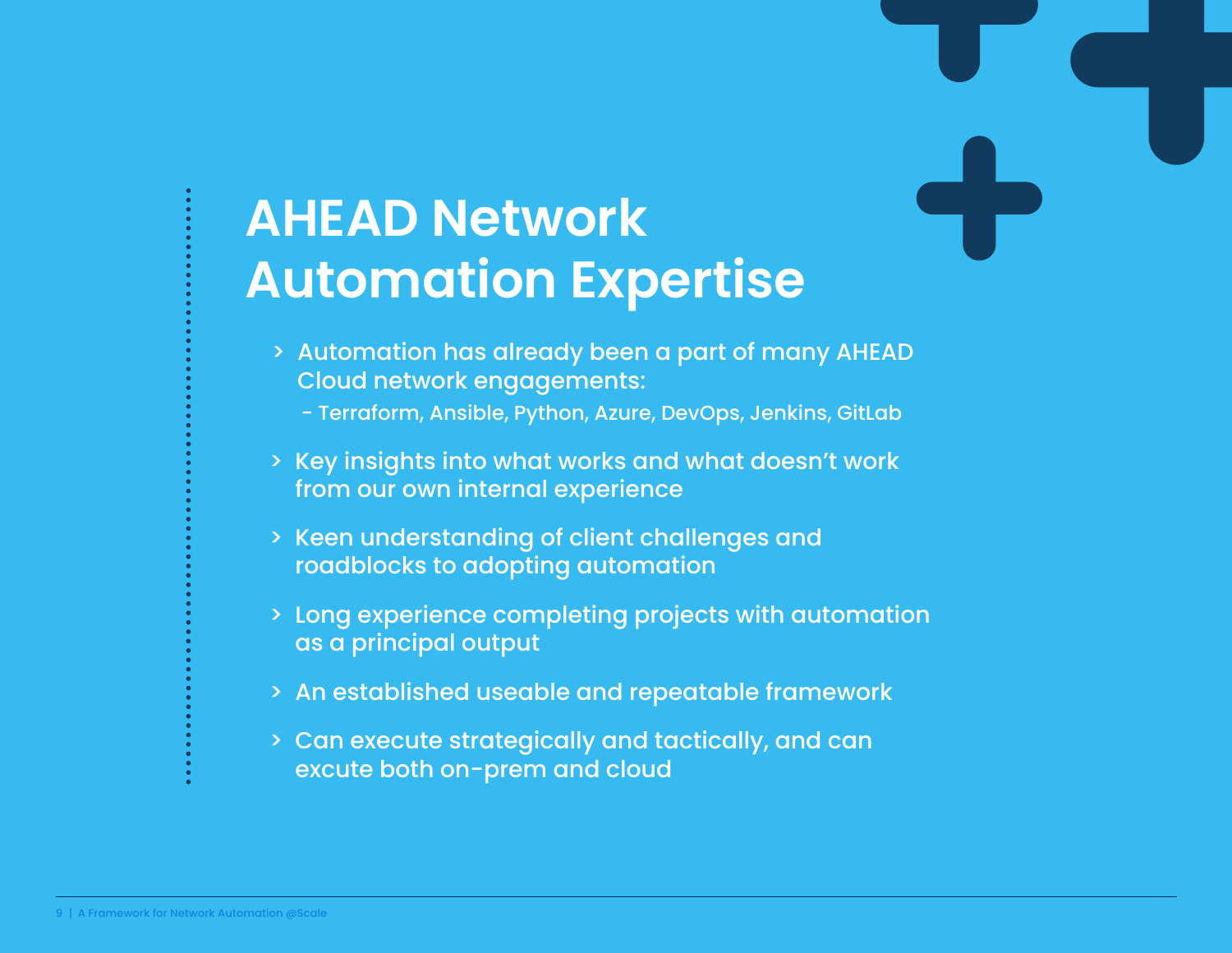### **Success Story**

As an example of our capabilities in network automation, we recently completed a hybrid networking strategy engagement for a large midwest energy company.

#### **IN 4Q2020 WE COMPLETED A HYBRID NETWORKING STRATEGY ENGAGEMENT**

- **<sup>&</sup>gt;**Customer plans to increase consumption of public cloud services and is concerned with maintaining consistency with their on-premises environment
- **<sup>&</sup>gt;**Disparate management methods, manual configuration changes, lack of source of truth and tool sprawl presents risks to uptime
- **<sup>&</sup>gt;**Network team has little experience with automation beyond one-off scripts
- **<sup>&</sup>gt;**The wider organization is working to establish a culture of automation and is supportive of additional efforts

#### **AHEAD PROVIDED A NETWORK AUTOMATION FRAMEWORK & STRATEGY:**

- **<sup>&</sup>gt;**Standardized framework for use cases
- **<sup>&</sup>gt;**Customized use case analysis
- **<sup>&</sup>gt;**Tools recommendations for each stage (build, testing, orchestration, triggers/ notifications, etc.)
- **<sup>&</sup>gt;**Skill building roadmap and timelines
- **<sup>&</sup>gt;**Prescriptive recommendations for progressive implementation